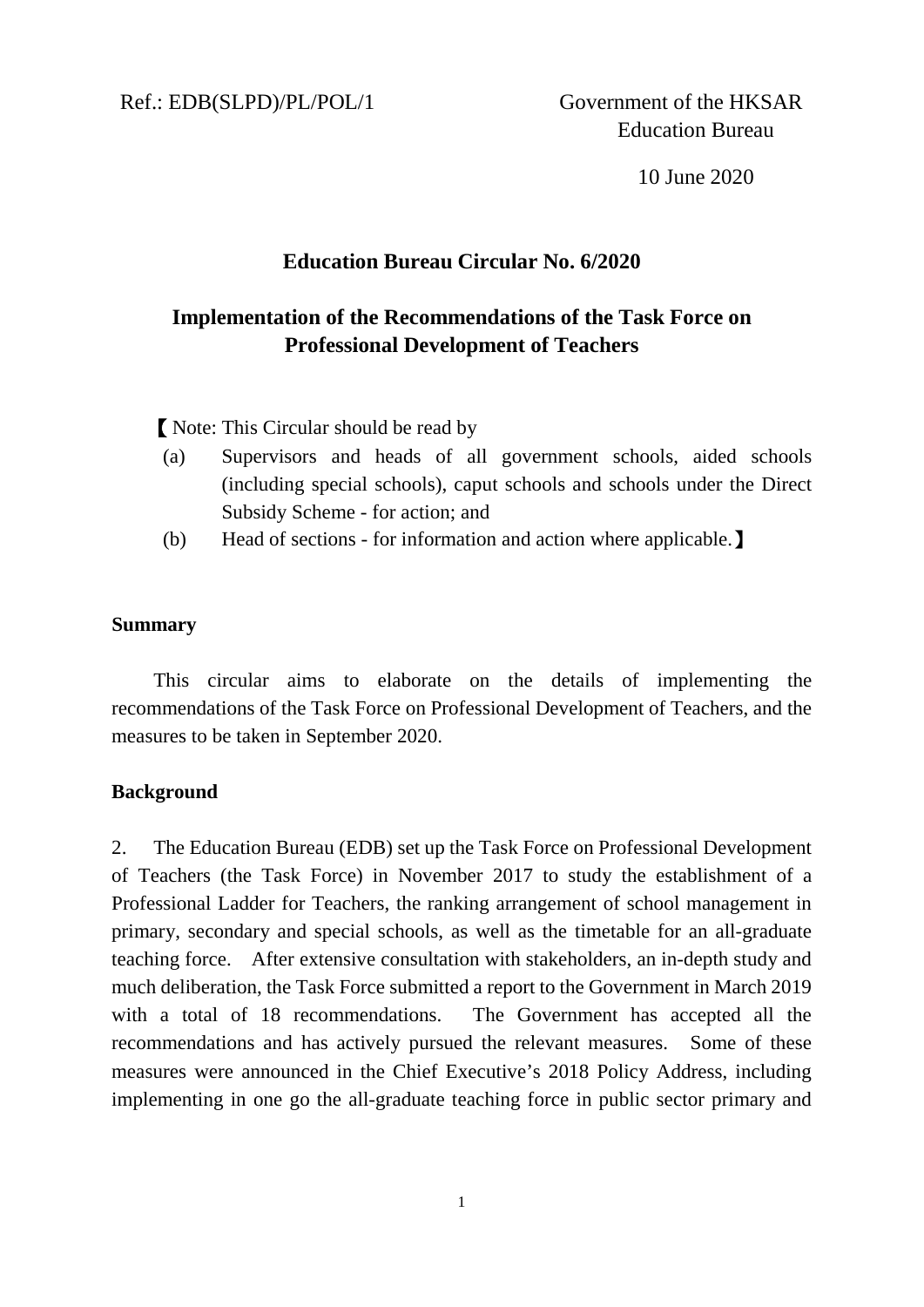secondary schools<sup>[1](#page-1-0)</sup> in the 2019/20 school year, earmarking funding to rationalise the salaries for school heads and deputy heads in public sector primary schools, and improving the manpower at the middle management level in primary schools. The EDB will implement other recommendations of the Task Force in the 2020/21 school year, including establishing a Professional Ladder for Teachers, improving the manpower of vice-principals in public sector primary and secondary schools, the manpower of senior teachers as well as ranking arrangements of principals in public sector secondary schools, and making preparations for establishing commendation schemes at multiple levels to acknowledge teachers with outstanding performance. Schools under the Direct Subsidy Scheme (DSS) will also benefit from the above measures and the EDB will incorporate the expenses arising from implementing the measures in aided schools into the DSS unit subsidy rates. Through these measures, the EDB hopes to enhance teachers' professional capacity and their effectiveness in managing schools, thus further enhancing the quality of education.

#### **Details**

#### **I. All-graduate Teaching Force**

3. The Government accepted the Task Force's recommendation to implement the allgraduate teaching force policy as early as practicable and implemented the policy in public sector primary and secondary schools in one go in the 2019/20 school year. Schools may, taking into account their school-based circumstances, achieve full implementation by the 2020/21 school year. The policy recognises teachers holding a bachelor's degree, and enhances their professional roles and functions to further improve the quality of education. Regarding the establishment of an all-graduate teaching force in aided schools, including the implementation details and responsibilities of graduate teachers, please refer to the EDB Circular No.11/2019.

# **II. Advancing Teachers' Career Prospects, Enhancing School Management Ranking and Deployment Arrangements**

4. To tie in with the establishment of a Professional Ladder for Teachers, the EDB will enhance the ranking arrangement of school management with a view to encouraging the continuous development of the teaching profession, recognising the contributions of teachers and school leaders, raising the professional status of teachers, and enhancing the quality of education. Starting from the 2020/21 school year, the

<span id="page-1-0"></span><sup>-&</sup>lt;br>1 <sup>1</sup> Public sector primary and secondary schools include government schools, aided schools (including special schools) and caput schools.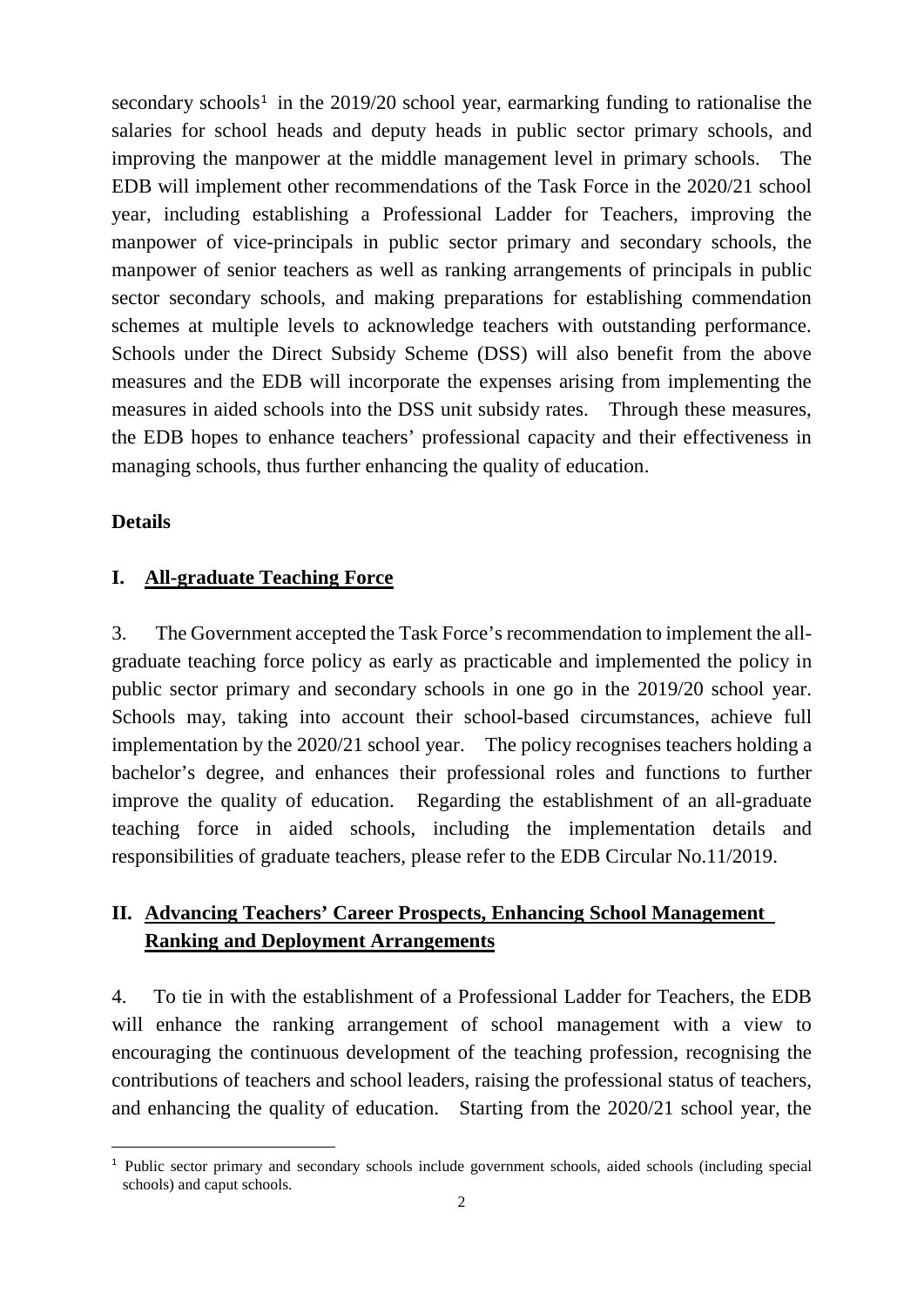EDB will implement the following improvement measures to enhance the ranking arrangement of school management for strengthening the coordination and planning of school development work:

# Public sector primary schools

- (a) Improving the manpower of deputy heads in public sector primary schools; and
- (b) Upgrading the Primary School Curriculum Leader post in public sector primary schools operating fewer classes.

# Public sector secondary schools

- (c) Improving the demarcation arrangements for headship rankings in public sector secondary schools;
- (d) Improving the manpower of vice-principals in public sector secondary schools; and
- (e) Including the additional teaching posts generated from the 0.1 increase in teacher-to-class ratio as from the 2017/18 school year in the calculation of promotion posts in public sector secondary schools.

# Aided special schools

In addition to the above measures, the following two measures for improving the ranking arrangement of school management will also be implemented in aided special schools:

- (f) Improving the conversion arrangements for determining the headship ranking and provision of vice-principals/deputy heads in aided special schools; and
- (g) Improving the manpower arrangements for vice-principals/deputy heads in aided special schools operating both primary and secondary sections.
- 5. For details of each improvement measure, please refer to Annex 1.

6. With regard to enhancing the current arrangement and requirements for promotion to headship ranks in the primary sector, the Government will review the current practice and scrutinise areas for improvement.

7. With a view to attracting more suitable candidates to take up leadership duties in special schools, the EDB will improve the promotion arrangement for deputy heads at the rank of Senior Primary School Master/Mistress (SPSM) in the primary section of aided special schools. Since principals of aided special schools operating both primary and secondary sections are currently at the ranks of secondary school principals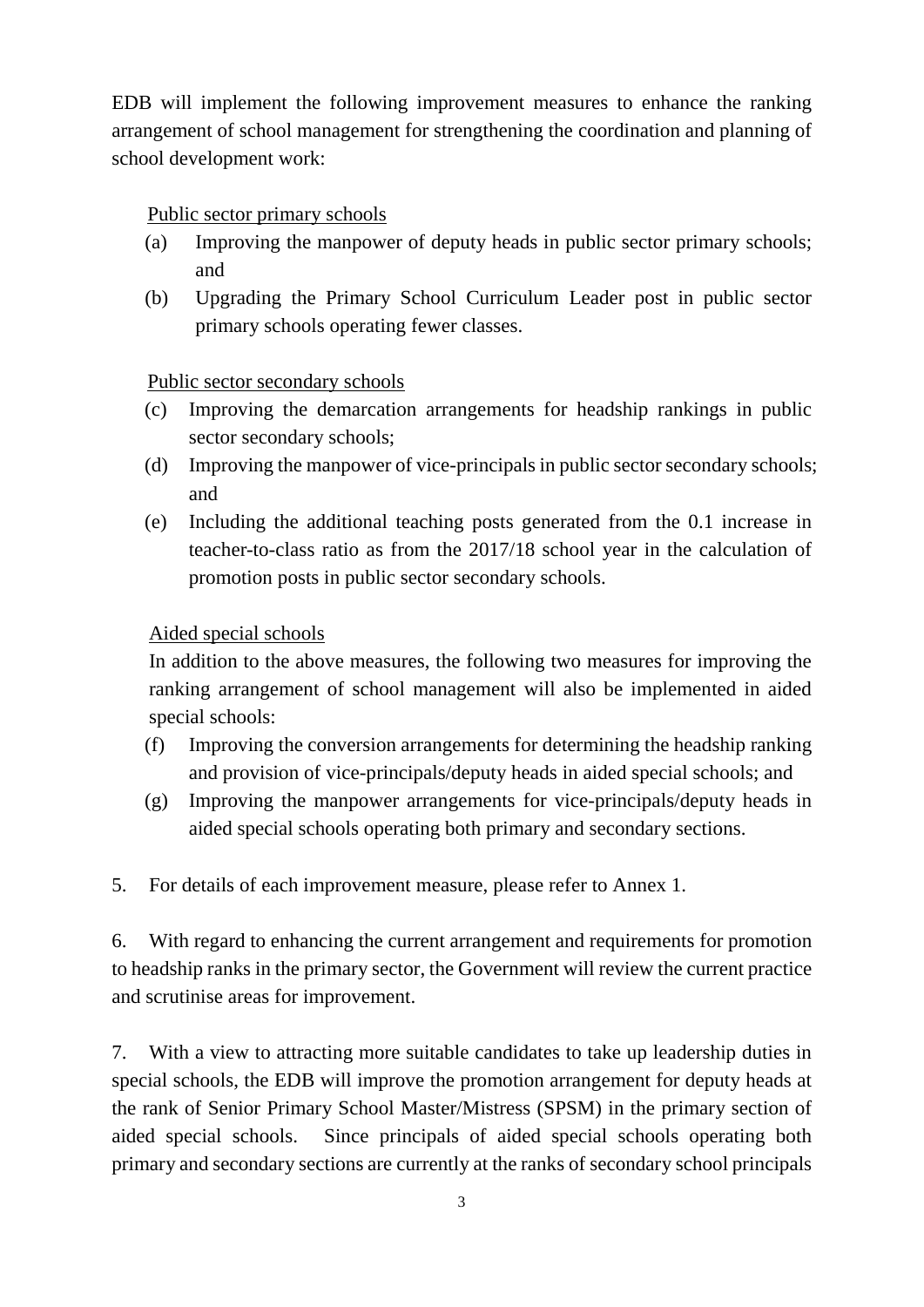(including Principal Graduate Master/Mistress (PGM), Principal II and Principal I), to be eligible for promotion to principal of aided special schools, teachers must have at least three years' secondary school experience as Senior Graduate Masters/Mistresses (SGM) in aided special schools. Besides, the EDB has proposed improvement measures regarding the manpower at the middle management level and the salaries of school heads and deputy heads in public sector primary schools. The measures are also applicable to special schools. Upon the approval of the Legislative Council and the implementation of these proposals, deputy heads at the rank of SPSM in the primary section of aided special schools will not be required to have the aforementioned secondary school teaching experience and will be eligible for consideration for promotion to principal in aided special schools as long as they meet the required years of service and training requirements. Specifically, a teacher's years of service as an SPSM in aided special schools operating both primary and secondary sections will be treated as equivalent to the years of service as an SGM in aided special schools when he/she is being considered for promotion to principal in aided special schools.

8. To complement the implementation of whole-day primary schooling and the move towards an all-graduate teaching force, the Government is working to rationalise the salaries for school heads and deputy heads and improve the manpower at the middle management level in public sector primary schools. These improvement measures will enhance the quality of primary school management and help retain and attract talents for the purpose of further improving the quality of education.

## **III. Professional Ladder for Teachers**

9. The Professional Ladder for Teachers in Hong Kong is established with an aim to promote teachers' professional growth and enhance teachers' professional status. It adopts the professional roles of teachers and principals as portrayed in the "T-standard<sup>+"[2](#page-3-0)</sup> as the goals for teachers' professional development, and the three core elements of teachers' professional growth (including professional competencies; professional values and conduct; and aspiration for self-advancement through selfreflection) as its foundation. With the prevailing Continuing Professional Development (CPD) policy for teachers<sup>[3](#page-3-1)</sup> remains unchanged, starting from the  $2020/21$ 

<span id="page-3-0"></span><sup>&</sup>lt;sup>2</sup> The three professional roles of teachers portrayed in the "T-Standard<sup>+</sup>" are "Caring Cultivators", "Inspirational Co-constructors" and "Committed Role Model". The three professional roles of principals are "Ethical Enablers", "Versatile Architects" and "Visionary Edupreneurs". The stage descriptors under each role depict the beliefs and performance of the teachers or principals at different stages of professional growth. For more information, please visit the website of the Committee on Professional Development of Teachers and Principals (http://cotap.hk >T-excel@hk>T-standard).

<span id="page-3-1"></span><sup>&</sup>lt;sup>3</sup> CPD policy for teachers: All teachers, regardless of rank and position, have to undertake no less than 150 hours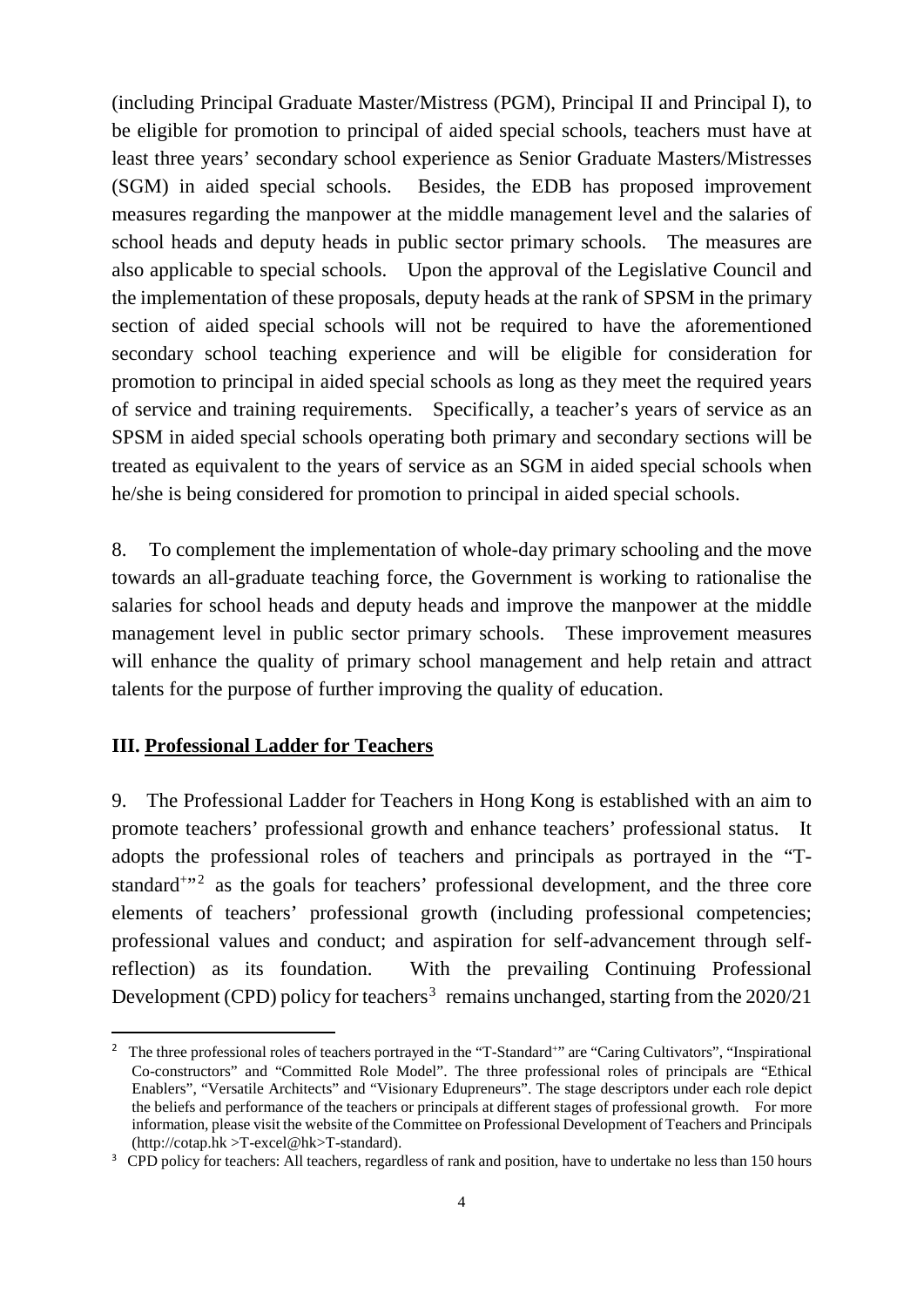school year, the EDB will provide core training for newly-joined teachers, training programmes and resources for in-service teachers, and enhance the arrangements of training for promotion. Details are as follows.

## **"T-standard+"**

1

10. "T-standard+" comprises Professional Standards for Teachers of Hong Kong and Professional Standards for Principals of Hong Kong. It portrays the professionalism that teachers and principals are expected to demonstrate at different stages of professional growth. It also provides a self-reflection tool to facilitate teachers' understanding of their individual professional development needs. Both the Professional Ladder for Teachers and "T-standard<sup>+</sup>" aim at promoting self-reflection and professional development of the teaching profession. With reference to the "Tstandard+", the EDB has devised the following training programmes and goals to provide teachers with opportunities for more systematic and focused professional development.

## **Training Programme for Newly-joined Teachers**

11. To assist newly-joined teachers to understand their professional roles, demonstrate professional values and conduct, and keep abreast of the latest developments in education policies and practices for application in teaching as appropriate, the EDB has developed training programme for newly-joined teachers, which comprises core and elective training. Starting from the 2020/21 school year, teachers appointed to teach in public sector or DSS schools for the first time are required to complete 30 hours of core training within the first three years of service, and not less than 60 hours of elective training based on individual professional development needs.

12. The core training is offered by the EDB, which covers "Teachers' Professional Identity" and "Teachers' Professional Learning". The former is designed with reference to the "T-standard<sup>+</sup>" to promote teachers' reflection on their professional roles, while the latter mainly elucidates local education policies and initiatives as well as national and international education development. Elective training allows newlyjoined teachers to participate in programmes/activities offered by the EDB, teacher education universities, school sponsoring bodies or schools according to individual professional development needs. The training includes professional development

of CPD activities by the end of each three-year cycle. The number of CPD hours is a "soft target" designed to encourage teachers to participate in different modes of CPD activities in accordance with their professional needs and aspirations.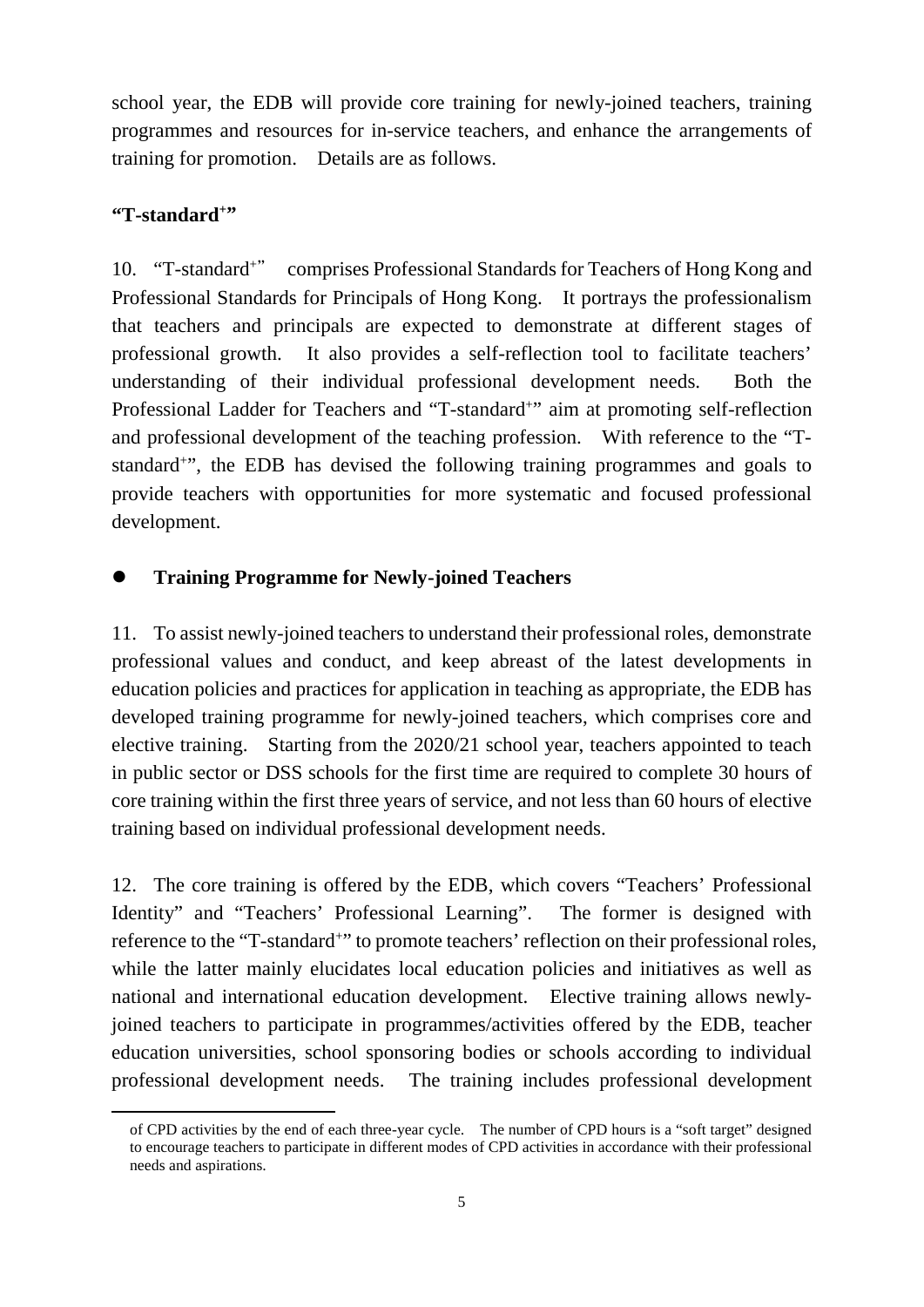programmes related to Key Learning Area/subject and fostering students' whole-person development, as well as induction programmes organised by school sponsoring bodies/schools. For details of the training programme for newly-joined teachers, please refer to Annex 2.

### **Enhanced Training for In-service Teachers**

13. With full implementation of the all-graduate teaching force policy, all teachers will shoulder more diversified professional duties and work together to promote school development. The EDB has been encouraging teachers to participate in different modes of CPD activities in accordance with their professional needs and aspirations, to meet the soft target of completing 150 hours of training in every three-year cycle. Starting from the 2020/21 school year, teachers are required to spare a minimum of 30 hours, in each three-year cycle, to take part in two categories of professional development programme/activity, namely "Teachers' Professional Roles, Values and Conduct" and "Local, National and International Education Issues", with not less than six hours spent on each category. The enhanced training would facilitate teachers' systematic planning of professional development to address the needs of their duties, cultivate a reflective culture in the teaching profession and broaden teachers' horizons.

14. The EDB will provide teachers and schools with training programmes and resources under the aforementioned two categories. Schools should plan for the incorporation of the relevant content in school-based teacher professional development plans, and make good use of the training resources provided by the EDB on staff development days or at other appropriate training opportunities, taking into account their school-based circumstances. Teachers should make proper plans to participate in the professional development programmes/activities in a balanced manner. For details of the enhanced training for in-service teachers, please refer to Annex 3.

#### **Enhanced Arrangements of Training for Promotion**

15. Currently, to be eligible for substantive promotion to higher ranks<sup>[4](#page-5-0)</sup> in aided schools, teachers must meet the training requirements for promotion<sup>[5](#page-5-1)</sup> by undertaking 90 hours of refresher training within the last ten years. For substantive promotion to

<span id="page-5-0"></span> <sup>4</sup> The higher ranks are Senior Graduate Master/Mistress (SGM), Primary School Master/Mistress(PSM), Senior Primary School Master/Mistress (SPSM) and Principal Graduate Master/Mistress (PGM).

<span id="page-5-1"></span><sup>5</sup> In addition to refresher training and management training programmes, special school teachers should also complete acceptable special education programmes for promotion purpose to be recognised as eligible for promotion. For details, please refer to the relevant provisions of the Code of Aid for Special Schools and the latest circulars on special education teacher training at the EDB website [\(http://www.edb.gov.hk](http://www.edb.gov.hk/)) [[Education](https://www.edb.gov.hk/en/edu-system/special/sen-training/index.html)  [System and Policy > Special Education > In-service Teacher Training Courses on Special Educational Needs](https://www.edb.gov.hk/en/edu-system/special/sen-training/index.html)].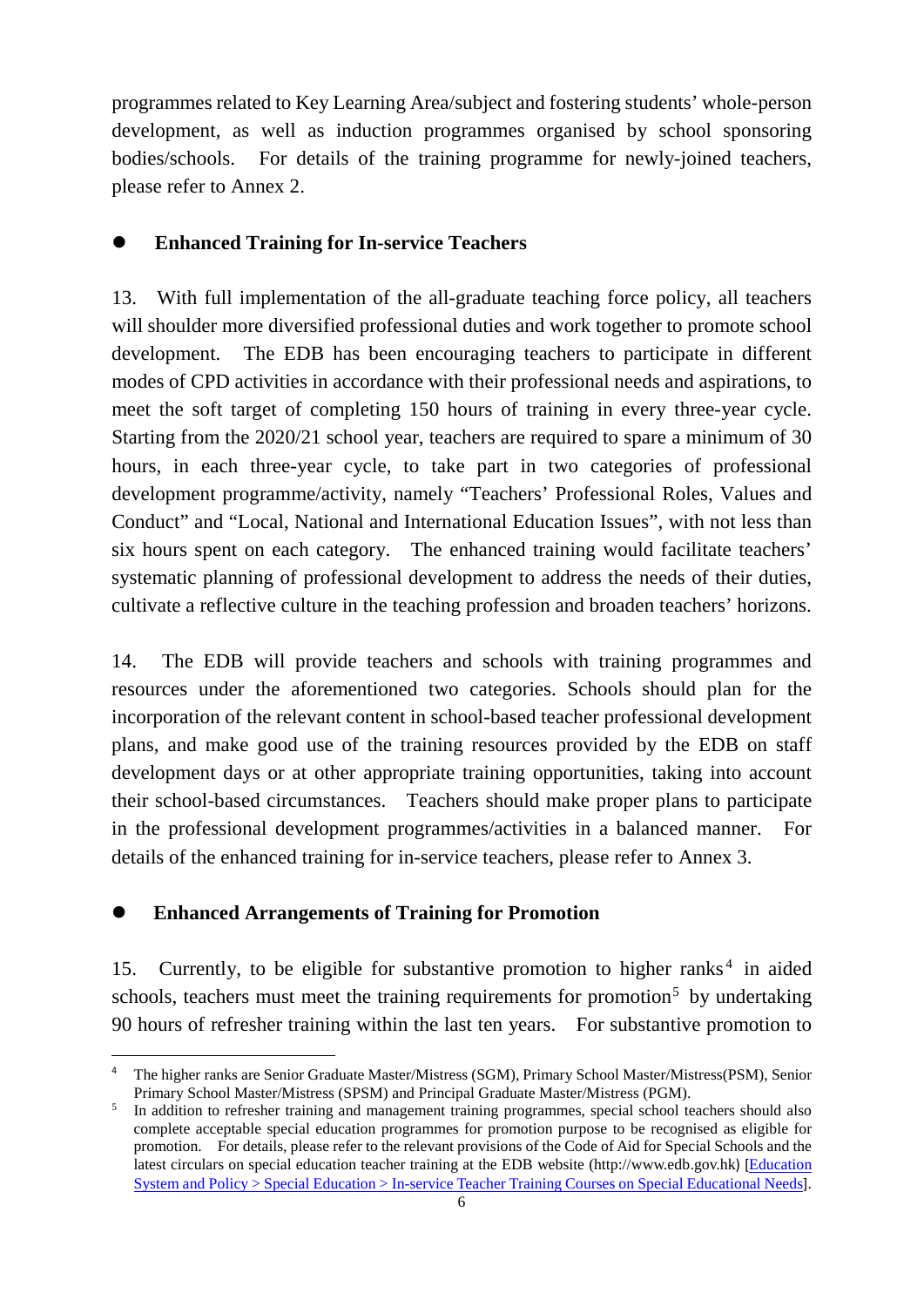the ranks of PGM and SPSM, they have to undertake an additional 40-hour management training course. With the rapid development of technology, society and economy, it is necessary for school management teams to have a broader vision and provide stronger leadership. They are expected to keep pace with the times and lead the school development in order to nurture talents needed by society. The EDB will enhance the content of training for promotion and revise the validity period of such training to better address school development needs and ensure teachers aspiring to advance to higher ranks are adequately equipped to take up promotion posts.

16. Starting from the 2020/21 school year, the EDB will implement the enhanced training requirements for promotion. The training includes the Core and Elective Parts. The total number of required training hours remains unchanged, and the validity period of such training is five years. For the Core Part, teachers must complete 30 hours of designated programmes offered by the EDB. These programmes focus on the necessary competencies required of school leaders, including professional conduct and values, national and international development, education issues, as well as leadership and reflective skills. For the Elective Part, teachers must undertake 60 hours (for promotion to PSM/SGM) or 100 hours (for promotion to SPSM/PGM) of training, based on the professional knowledge needed for respective promotion posts. The training in the Elective Part should be endorsed by the School Management Committees (SMCs)/Incorporated Management Committees (IMCs) as fulfilling the training requirements for promotion. For details of the enhanced training requirements for promotion, please refer to Annex 4.

17. To facilitate preparation for the enhanced arrangements of training for promotion, schools and teachers are given a three-year transition period. All teachers promoted on or before 31 August 2023 can opt to fulfil the original or enhanced training requirements for promotion.

## **School-based Continuing Professional Development Plan for Teachers**

18. When devising school-based teacher CPD plans, schools should make reference to the Professional Ladder for Teachers as well as "T-standard<sup>+</sup>" and set feasible professional development plans with teachers to cater for their needs at different stages of professional growth. Schools should also provide guidance to help teachers meet the respective CPD requirements, regularly review teachers' participation in the CPD activities and report to the SMCs/IMCs .

19. Schools should ensure that newly-joined teachers understand the relevant training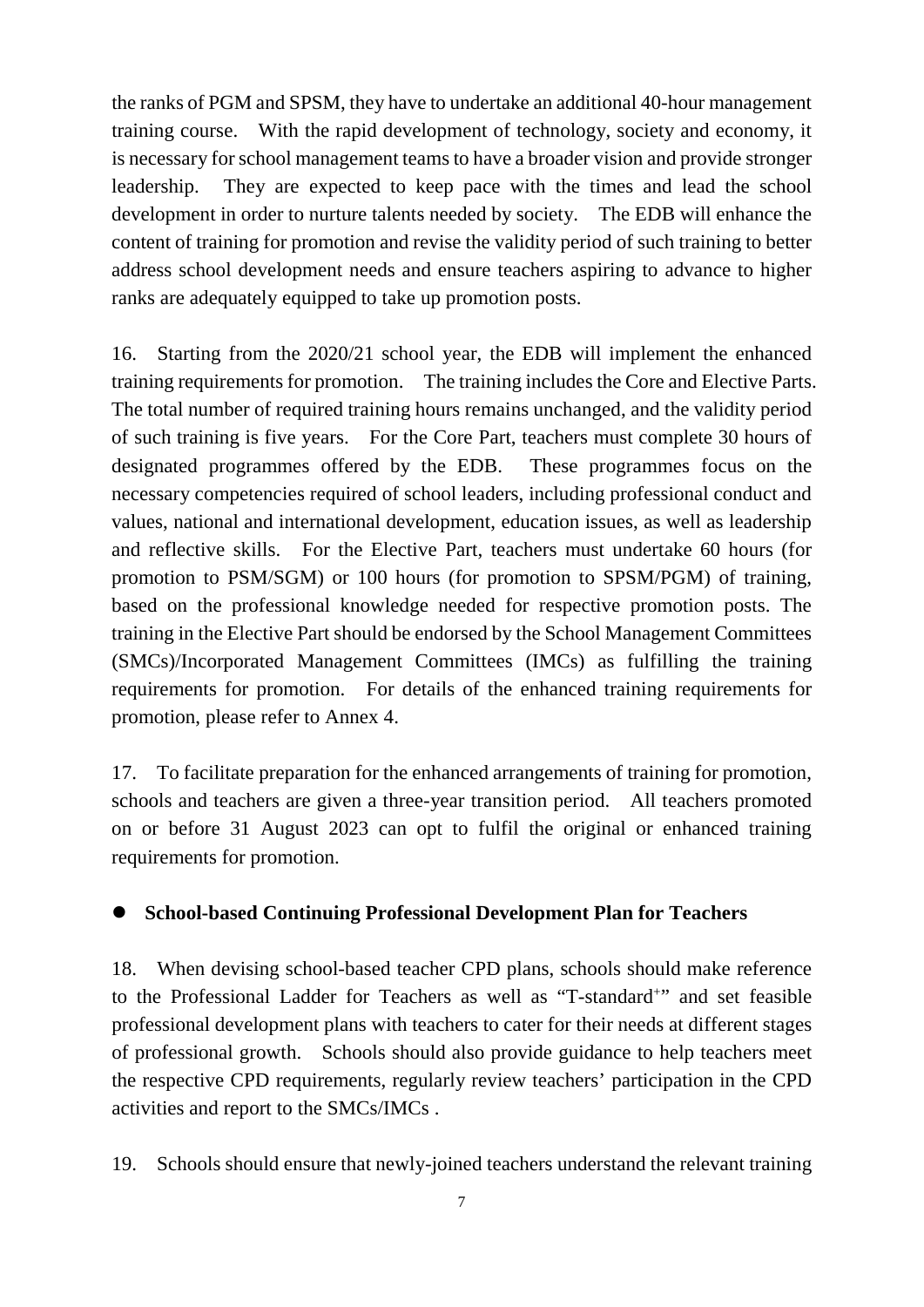arrangements and requirements, provide them space to attend appropriate professional development programmes/activities, and assist them in reviewing and reflecting on what they have learned. Schools should also clearly explain the enhanced arrangements of training for promotion to teachers so that teachers who aspire to advance to higher ranks can plan for their professional development well in advance. Schools should also ensure that teachers have fulfilled the training requirements before substantive promotion.

20. To cater for the teachers' professional growth and their operational needs, the EDB will provide a wider variety of professional development programmes/activities, including online courses. Details of these professional development programmes/activities will be uploaded to the Training Calendar System in a timely fashion. Schools/teachers can review the record of attendance through the EDB e-Services Portal. Through timely review and flexible arrangements of the training programmes, the EDB actively supports teachers' CPD and encourages them to achieve their training goals.

## **IV. Establishing Commendation Schemes**

21. The EDB will establish a new commendation scheme to acknowledge teachers and school leaders with distinguished contributions to education and promotion of school development. In addition, schools are advised to consider creating the title of "Expert Teacher" to recognise the outstanding performance of teachers in learning and teaching, education research and developing professional learning communities, taking into account their school-based circumstances. The new title serves to acknowledge their contributions in enhancing teacher professional development and identify teachers for promoting professional exchange within and across schools. Further details will be announced in due course.

#### **Amendments to the Codes of Aid and School Administration Guide**

22. Following the implementation of the above recommendations, the Code of Aid for Primary Schools, Code of Aid for Secondary Schools, Code of Aid for Special Schools, Code of Aid for Aided Schools, Compendium to Code of Aid for Aided Schools, and School Administration Guide will be updated accordingly.

23. The training requirements for teachers in government schools to be considered for promotion to the posts of Education Officer, Senior Education Officer, PSM and SPSM are provided in relevant EDB internal circular.